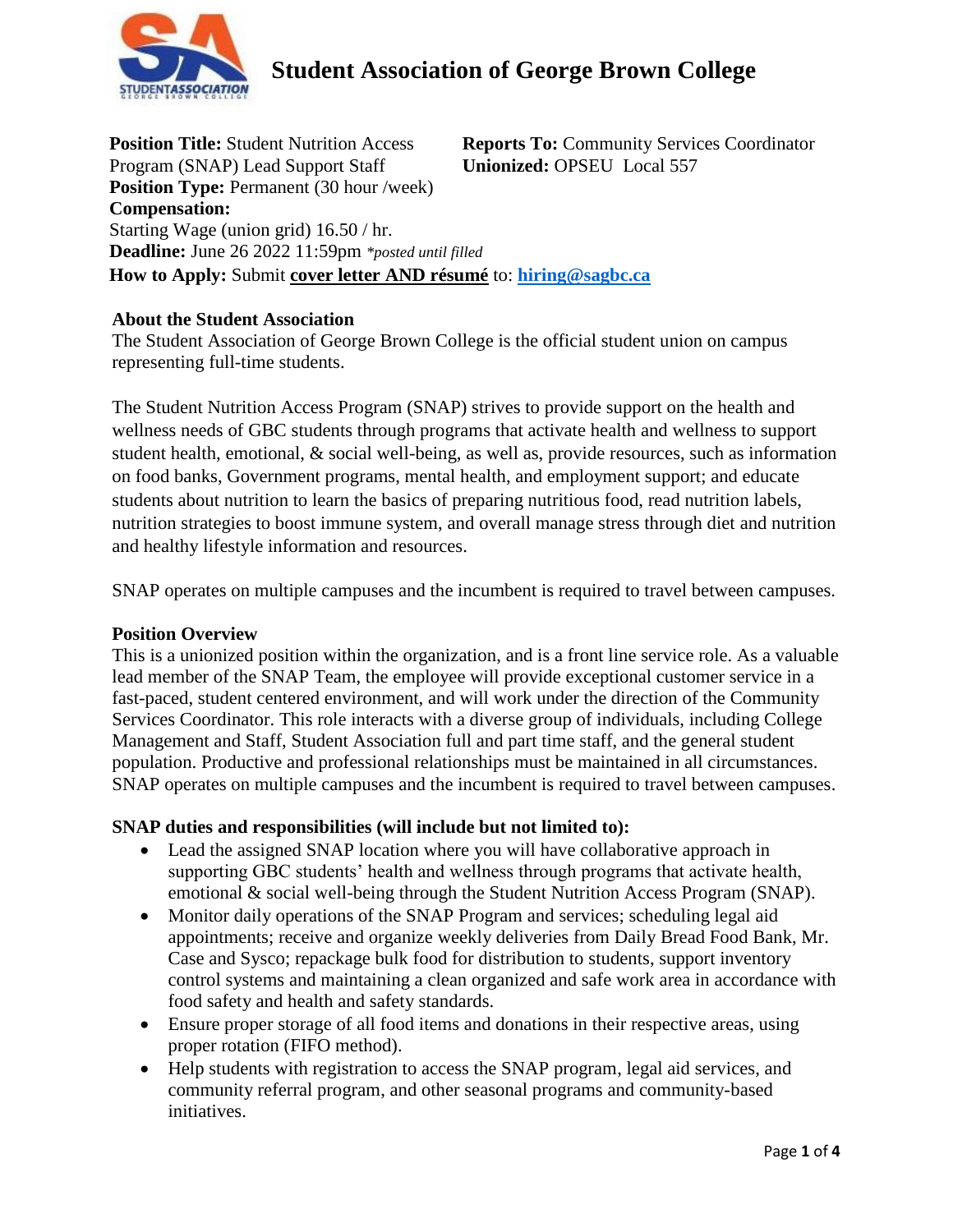

 Provide students access to nutritious food and health resources to help them succeed academically.

- Educate students about nutrition to learn the basics of preparing nutritious food, read nutrition labels, nutrition strategies to boost immune system, and overall mange stress through diet and nutrition and healthy lifestyle information and resources.
- Lead and participate in promotion and community outreach.
- Support in training and monitoring of our student SNAP support staff and encouraging team growth.
- Participate and support in planning and execution of seasonal programs, non-academic student support and community-based initiatives, including Good Food Market, SNAP Social Eats, Mental Health Week, Legal Aid Services, Community Garden, Income Tax Clinic, Community Referrals Program, etc.

### **Other operation and duties:**

- Provide superior customer service to students, college personnel and external guests at all times.
- Communicate to students useful social services resources offered at George Brown College and the GTA, such as information on food banks, Government programs, mental health, academic support, employment support, etc.
- Maintain a safe, welcoming and positive space for students and the George Brown College Community, and help students feel a sense of dignity when using our services.
- Contribute positively to a team focused environment.
- Adhere to all of the Student Association service standards, policies guidelines and procedures.
- Perform data entry and other administrative tasks.
- Perform other duties as required.

#### **Performance Measurables:**

- Demonstrate polite, helpful, knowledgeable and professional attitude to promote a positive image of the Student Nutrition Access Program and the SA.
- Respond daily to voicemail, calls, e-mails, and all inquiries related to the SNAP program, SA, Legal Service, seasonal programs and community-based initiatives, etc. within 24 hours.
- Address any student, faculty and staff complaints received about the SNAP office, program and services promptly to direct supervisor.
- Direct supervisor is informed promptly of changes, updates, issues, and potential problems occurring in the SNAP program.
- Consistently and proactively anticipates and responds to requests for assistance relative to the SNAP program.
- Regularly presents reasonable ideas and plans for improved student service to direct supervisor.
- Establishes higher service standards by demonstrating consistent positive attitudes.
- Assists willingly with office tasks not normally within scope of work when work load or deadlines demand.
- Anticipates potential problems and understanding how one action may affect multiple personnel.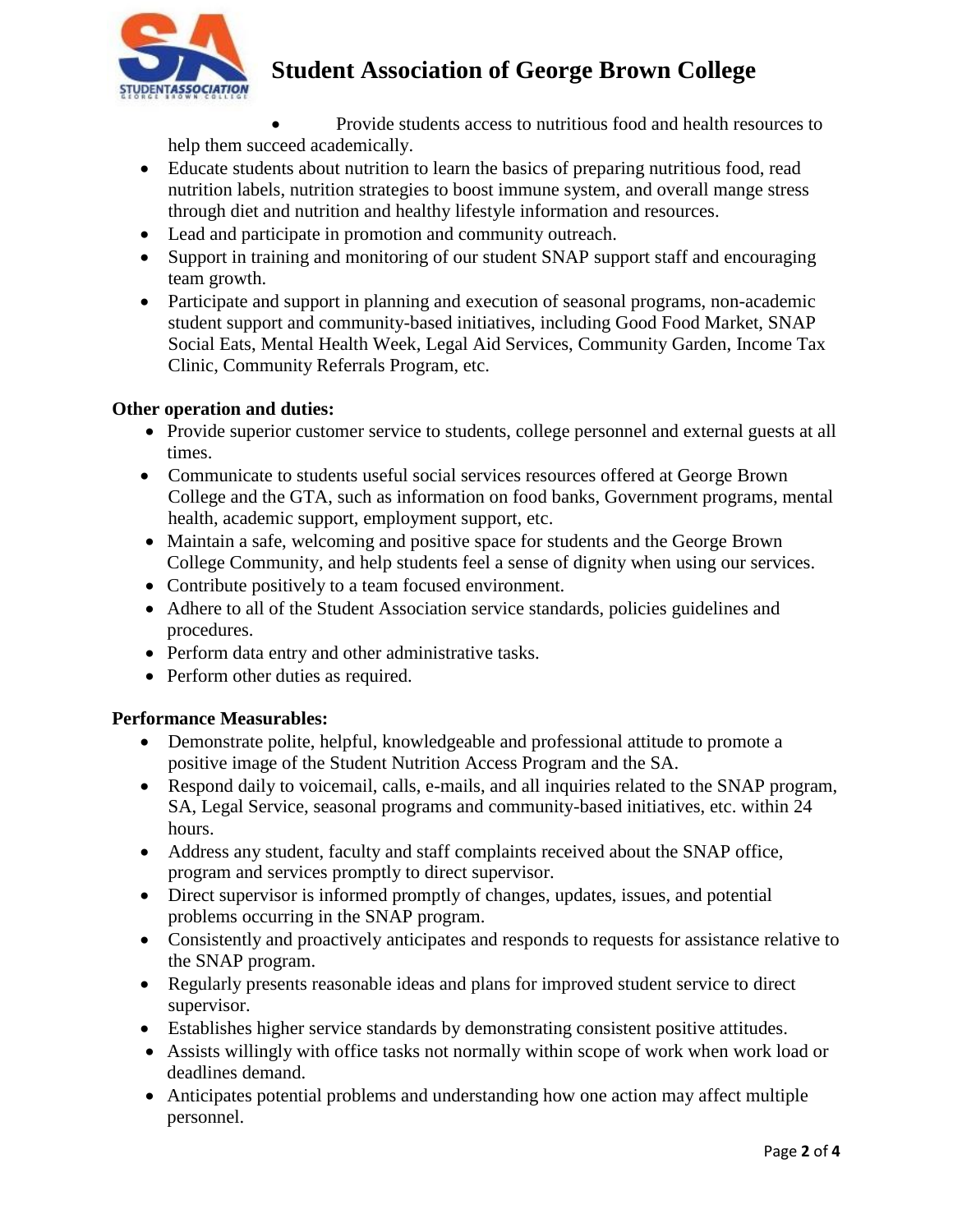

 Begins projects/tasks well ahead of deadlines so that potential problems may be resolved prior in order to meet assigned deadlines.

- Shows consistent flexibility in adjusting to system, procedural, cultural, managerial, and philosophical changes in the workplace.
- Report to work on time as designated by direct supervisor. When unable, the employee will contact direct supervisor to inform the reason for lateness or absence 4 hours before the start of shift.
- Exhibit outstanding and consistent verbal and written communication skills using clear, concise language, and act appropriately to ensure the accuracy and reliability of information.
- Establishes priorities appropriately, demonstrating an understanding of the urgency of tasks and the impact of tasks on the SNAP program.
- Work collaboratively with direct supervisor in monitoring daily operations of the SNAP program and services at assigned campus.
- Successfully participate and support in planning and execution of seasonal programs, non-academic student support and community-based initiatives, including Good Food Market, SNAP Social Eats, Mental Health Week, Legal Aid Services, Community Garden, Income Tax Clinic, etc.
- Perform duties with minimal supervision.

## **Required Skills and Experience Qualifications:**

- Post-secondary education in relevant field an asset.
- Previous experience working in a post-secondary institution, community worker setting or similar role is an asset.
- Must be available Monday to Friday between 9:00 AM to 5:00PM.
- General computer skills in Microsoft Office Suite (Excel, Word, PowerPoint, Outlook) is an asset.
- Must have an anti-oppressive analysis who treats all with dignity.
- Strong active listening, conflict management, and empathy capacities.
- Knowledge on support services available in the GTA and George Brown College.
- Must be a team-player with excellent interpersonal and strong communication skills.
- Knowledge of student rights, issues and accessibility to post-secondary education considered an asset.
- A good understanding of best before versus expiration dates, nutrition, health and wellness an asset.
- Ability to lift up to 50lbs (23kg) repetitively.
- Must be self-driven with the ability to take direction from supervisor, punctual, dependable, adaptable, ability to multitask, and able to work well with minimal supervision.
- Attention to detail, good record keeping and filing skills.
- Ability to work well under pressure in a fast paced environment.
- Criminal record check is a must at the candidates expense and copy provided upon start of position, or provide a copy of recent reference [check](mailto:humanresources@sagbc.ca)

### **How to Apply: Submit cover letter AND résumé to**: **hiring@sagbc.ca**